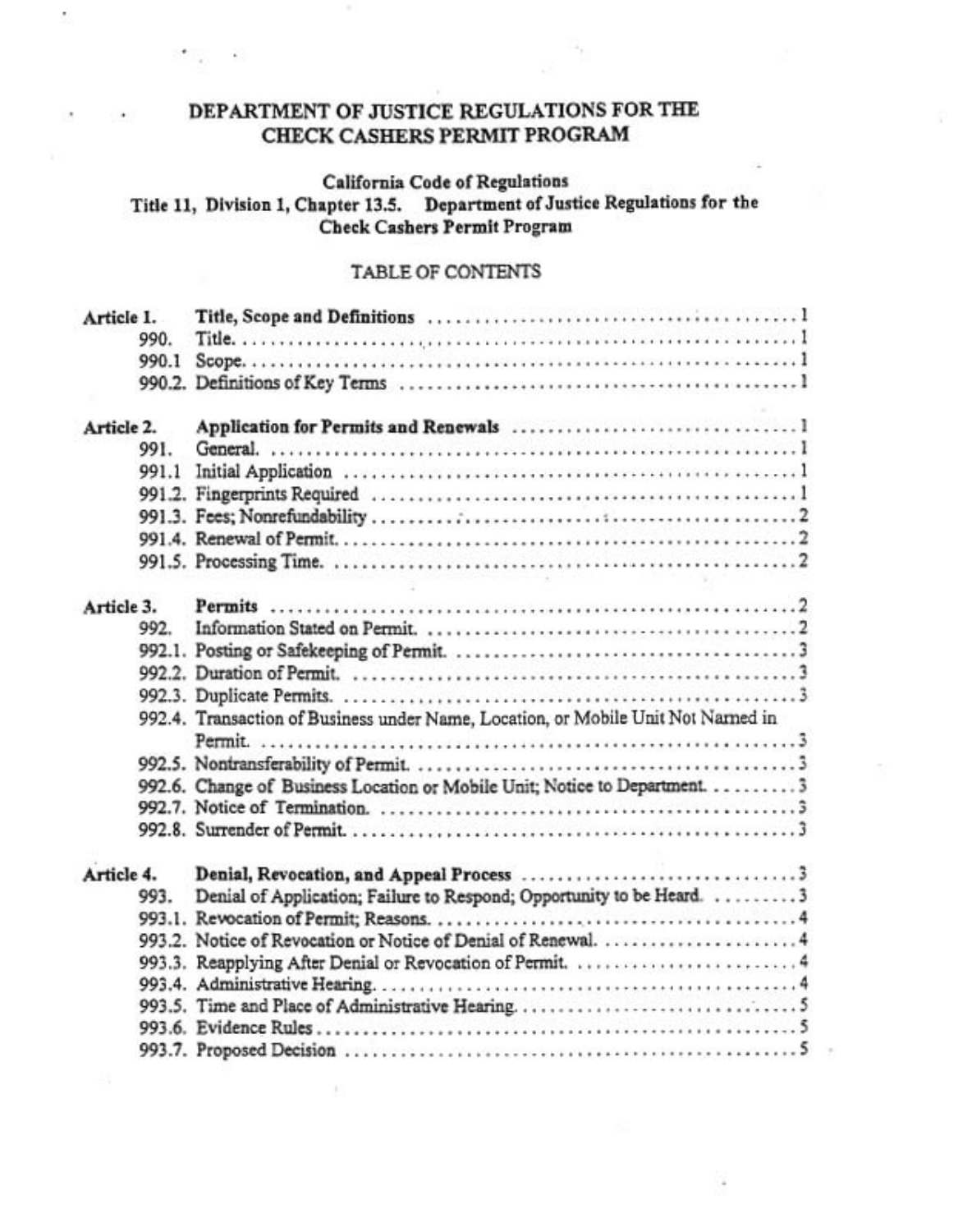#### *A.rticle* 1. *Title, Scope and Definitions*

*990. Title.* 

*This chapter shall be known as the "Department of Justice Regulations for the Check Cashers Permit Program,* " *may be cited as such and will be referred to herein as "these regulations. "* 

*NOTE: Authority cited: Section 1789.37(j), Civil Code. Reference: Section 1789.37(j), Civil Code.* 

## *990.1 Scope.*

The provisions of these regulations apply to the issuance *and renewal ofpermits to conduct a check casher's*  **business pursuant to Civil Code Section 1709.37.** 

*NOTE: Authority cited: Section 1789.37(j), Civil Code. Reference: Section 1789.37(j), Civil Code.* 

#### 990.2. Definitions of Key Terms.

- *(a) "Check Cashers Law" refers to Title 1.6F ofthe Civil Code.*
- *(b) "Attorney General" means the Attorney General of the State ofCalifornia.*
- *(c)* "Department" means the Department of Justice of the State of California.
- *(d)* "Director" means the Director of the Division of *Criminal Justice Information Services, Department of the Justice, State ofCalifornia.*
- *(e) "Administrative Hearing Officer" means an individual designated by the Director to conduct the hearing.*
- *(j) "Mobile unit" means a vehicle or other movable means from which the business ofcashing checks is conducted*
- *(g) "Permit" refers to both a check casher permit where*  business is conducted from a fixed location and a *mobile check casher permit where business* is conducted from a mobile unit.
- *(h) "Applicant" means* any *individual, partnership, or corporation applying to obtain or renew a permit.*
- *(i) "Principal corporate officers" means the President, Vice-President, Secretary, and Treasurer ofa corporation or persons with equivalent titles and duties. •*
- *(j) "Permittee" means any individual, partnership, or corporation holding a valid permit issued by the Department.*

*NOTE: Authority cited: Section 1789.37(j), Civil Code. Reference: Section 1789.37(j), Civil Code.* 

#### **Article 2. Application for Permits and Renewals**

# *991. GeneraL*

*No person shall conduct a check casher's business in this state unless he or she has been granted a permit by the Department.* 

*NOTE: Authority cited: Section 1789.37(a), Civil Code. Reference: Section 1789.37(a), Civil Code.* 

#### *991.1 Initial Application.*

- *(a) An initial application for a permit (Form BClA 4130, Rev.* 4/96) *shall be in writing, under oath, and shall contain identifying and background information for the applicant and the business, as well as the following where applicable: identifying and background information for the co-owner spouse; identifying and background information for every*  partner; identifying and background information for *every principal officer andpersons owning or controlling, directly or indirectly, 10 percent or more*   $of$  the outstanding equity securities of the *corporation.*
- *(b)* If the business is to be conducted from a mobile unit, *the applicant shall also complete andfile a supplemental application (Form BC1A 4000, Rev. 4/96) which shall contain the California Department ofMotor Vehicles registration number and other identifying information for such mobile unit.*

*NOTE: Authority cited: Sections 1789.37(b) and* 1789. *37(j), Civil Code. Reference: Sections 1789.37(b) and 1789.37(j), Civil Code.* 

#### *991.2. Fingerprints Required.*

*Every initial or first-time application for a permit shall be accompanied by a completed ten-print fingerprint card for each individual who has an ownership interest in the business. For purposes ofthis section, individuals who have an ownership interest in the business include sole proprietors, co-owner spouses, partners, principal corporate officers and persons owning or controlling,*  directly or indirectly, 10 percent or more of the *outstanding equity securities ofa corporation.* 

*NOTE: Authority cited: Sections 1789.37(b) and 1789.37(j), Civil Code. . Reference: Sections 1 789.37(b) and 1789.37(j), Civil Code.*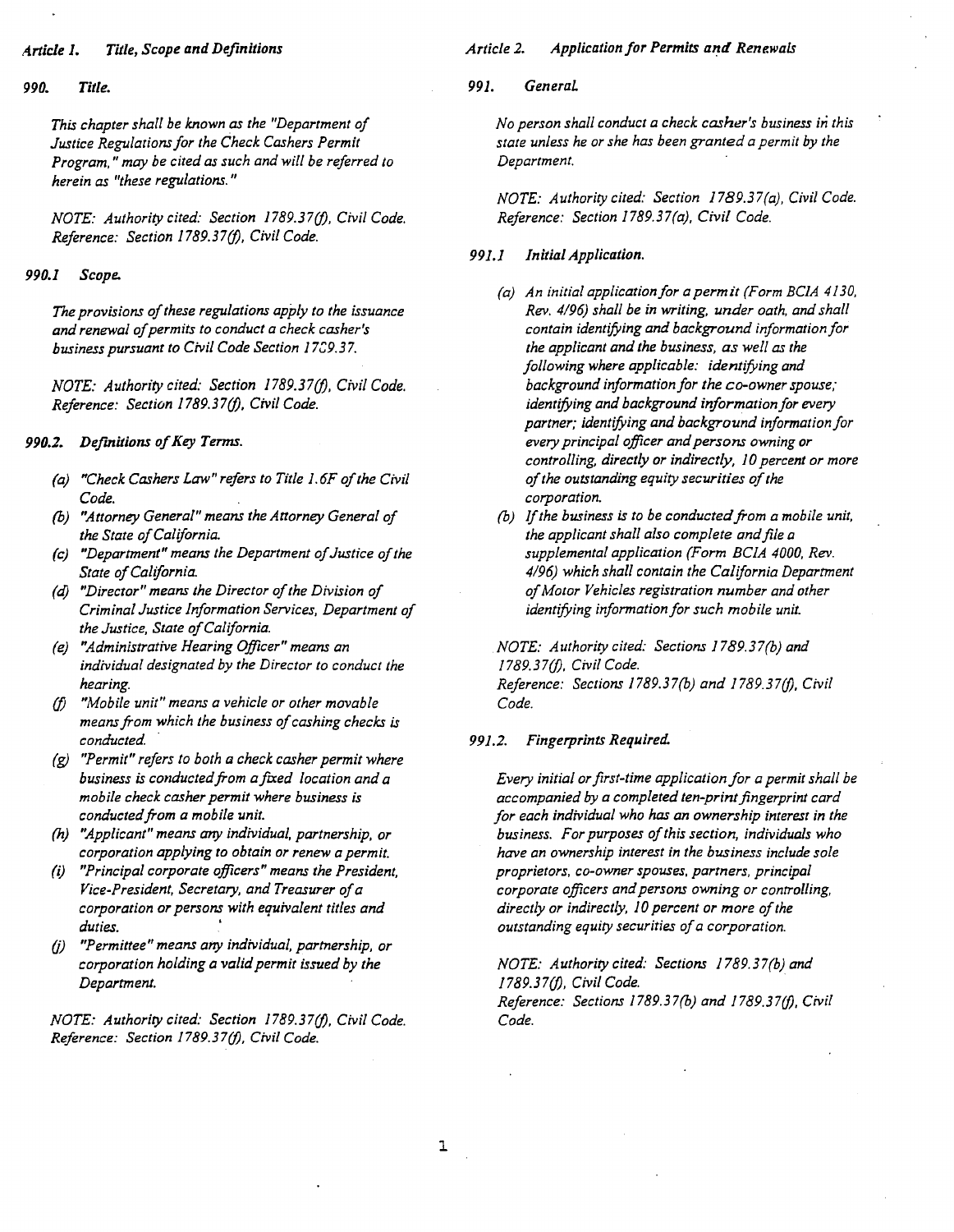#### 91.3. Fees: Nonrefundability.

- *(a) Each application for a permit shall be accompanied by the appropriate fee as follows:* 
	- *(1) Initial Application:* 
		- *(A) Processingfee of\$50for each business location, and*
		- *(B) Fingerprint cardprocessingfee of\$32for each individual.*
	- *(2) Renewal Application: Processingfee of\$50for each business location.*
- *(b) The fees are not refundable* if*an application is denied or withdrawn.*

*NOTE: Authoritycited: Sections 1789.37(c), 1789.37(d), and* 1789. *37(j), Civil Code. Reference: Sections 1789.37(c), 1789.37(d), and 1789.37(j), Civil Code.* 

# *191.4. Renewal 0/Permit.*

- *(a) Each applicant for renewal of a permit shall complete andfile with the Department, not less than*  30 days prior to expiration of the permit, a renewal *applicationfor check casher permit (Form BClA*  4132, Rev. 4/96) or a renewal application for mobile *check casher permit (Form BClA 4001, Rev. 4196), and shall include any changes in information indicated on the initial application.*
- *(b) A penalty of 50 percent of the permit renewal fee shall be assessed in cases where, the renewal application is not received in the Department's office or does not have a first postmark dated on or before*  30 days prior to expiration of the existing permit.
- *(c) An application for renewal ofa permit may be denied for any ofthe reasons listed under Sections* 993 *and*  993.1.
- *(d)*  If*the Department denies renewal ofa permit, the Department shall provide the permittee with a Notice ofDenial OfRenewal in accordance with Section*  993.2.

*NOTE: Authority cited: Sections 1789.37(d), 1789.37(e), and* 1789.37 *(j), Civil Code. Reference: Sections 1789.37(d), 1789.37(e) and 1789.37(j), Civil Code.* 

# *191.5. Processing Time.*

- *(a)* The following time standards apply to the processing *ofapplicatiOns for issuance or renewal ofa permit.* 
	- *(1) Within 30 days after the date ofreceipt ofan initial or renewal application, the Department shall either inform the applicant in writing that the application is complete and acceptedfor processing, or return the application as deficient and specify what additional information is*

*required.* 

- *(2) (A) Within 120 days from the date ofreceipt ofa completed initial or first-time application for a permit, the Department shall complete the processing of the application.* 
	- *(B) Within 60 days from the date ofreceipt ofa completed application for a renewal ofa permit, the Department shall complete the processing of the application.*
- *(b)* If the Department fails to meet the time period for the *processing ofan initial or a renewal permit, the applicant, within 30 days from the date ofthe notice ofthe final decision granting or denying the*  application, may apply in writing for a full *reimbursement ofall application fees. The Department shall respond within 10 days ofreceipt ofa request for reimbursement; and,* if*the reimbursement is denied by the Department, the applicant may directly appeal the denial in writing to the Attorney General. The appeal shall set forth a concise statement offacts and chronology ofevents regarding the application.*
- *(c) An appeal concerning an application on which*  reimbursement is denied must be filed within 30 days *from the date of the notice of denial. The appeal shall promptly be reviewed and a decision shall be*  issued, within 30 days from the date of receipt of the *appeal, after conducting any investigation of the matter which the Attorney General deems appropriate. This appeal shall be decided in the applicant'sfavor* if*the Department has exceeded its maximum time period for the issuance or denial of the permit and the Department has failed to establish*  good cause for exceeding the time period. The *Department shall include the information regarding this appeal process with all permit applications.*

*NOTE: Authority cited: Sections 15376 and* 15378, *Government Code. Reference: Sections* 15376 *and* 15378, *Government Code.* 

#### *Article* 3. *Permits*

#### *992. Information Stated on Permit.*

- *(a)* On the approval of an application for a check casher *permit where business is conductedfrom afixed location, the Department shall issue an original permit endorsed to show the name of the permittee, and* if*the permittee is a partnership, the names ofits general partners, and* if*a corporation, its incorporation name. In all cases, the permit shall show the business name, the street address, the permit number, and the expiration date.*
- *(b)* On the approval of an application for a mobile check casher permit where business is conducted from a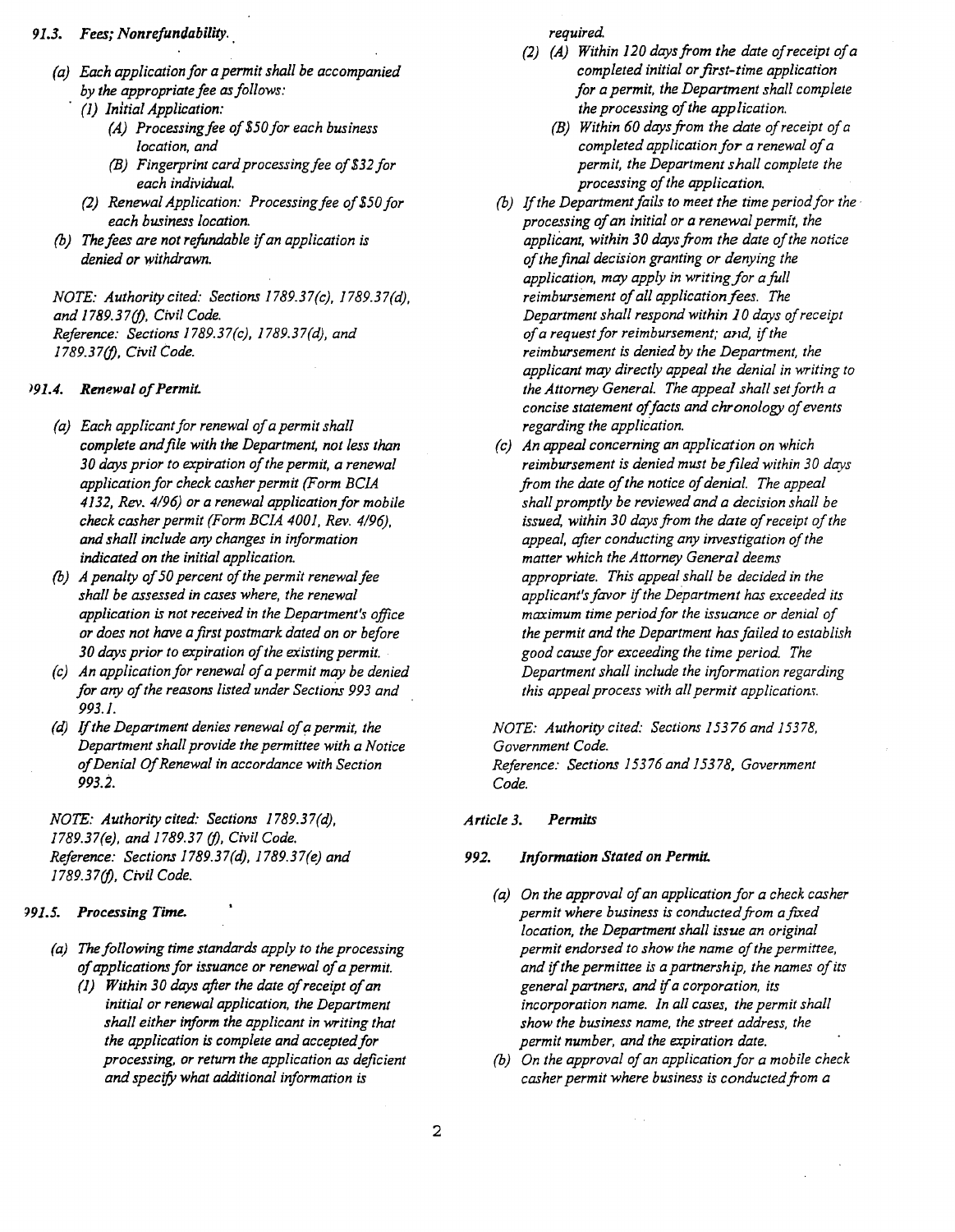*mobile unit, the Department shall issue an original permit endorsed to show the name of the permittee, and ifthe permittee is a partnership, the names ofits general partners, and ifa corporation, its incorporation name. In all cases, the permit shall show the business name, the California Department ofMotor Vehicles registration number, the vehicle identification number, the manufacturer, the model, the year ofmanufacturing, the permit number, and the expiration date.* 

*NOTE: Authority cited: Section 1789.37(f), Civil Code. Reference: Section 1789.37(f), Civil Code.* 

## 992.1. Posting or Safekeeping of Permit.

- *(a)* The check casher permit for a fixed business location *shall be conspicuously posted in the place ofbusiness authorized by the permit.*
- *(b)* The mobile check casher permit for a mobile unit *shall be kept with the California Department of Motor Vehicles registration in the vehicle.*

*NOTE: Authority cited: Section 1789.37(f), Civil Code. Reference: Section 1789.37(f), Civil Code.* 

#### 992.2. Duration of Permit.

*Permits issued under these regulations remain in effect*  for one year from the date of issuance or until they are *surrendered or revoked* 

*NOTE: Authority cited: Section f789.37(d), Civil Code. Reference: Section 1789.37(d), Civil Code.* 

#### *992.3. Duplicate Permits.*

The Department may issue a duplicate of a permit that *has been lost, stolen, or for a'certificate which the permittee desires to replace, upon written notice and* satisfactory proof of such loss, theft, or destruction, or *upon surrender ofa certificate for replacement and the*  payment of a fee of five dollars (\$5).

*NOTE: Authority cited: Section 1789.37(f), Civil Code. Reference: Section 1789.37(f), Civil Code.* 

# *992.4. Transaction ofBusiness under Name, Location, or Mobile Unit Not Named in Permit.*

*No permittee shall transact the business under any other name, at any place of business or from any mobile unit other than that named in the permit.* 

*NOTE: Authority cited: Sections 1789.37(a) and 1789.37(f), Civil Code. Reference: Sections 1789.37(a) and f789.37(f), Civil*  *Code.* 

#### 992.5. Nontransferability of Permit.

*The permit is not transferable or assignable.* 

*NOTE: Authority cited: Sections 1789.37(a) and 1789.37(f), Civil Code. Reference: Sections 1789.37(a) and 1789.37(j), Civil Code.* 

*992.6. Change of Business Location or Mobile Unit,· Notice to Department.* 

*Whenever a permittee desires to change his or her place ofbusiness to a street address or from a mobile unit other than that designated on his or her permit, he or she shall give written notice to the Department at least ten days*  prior to the change. Upon receipt of the notice and *payment ofafee offive dollars* (\$5), *the Department shall issue a new permit reflecting the changes.* 

*NOTE: Authority cited: Section 1789.37(f), Civil Code. Reference: Section* 1789.37(/), *Civil Code.* 

# *992.7. Notice of Termination.*

*Within ten days after the termination of business from a fIXed location or a mobile unit, a permittee shall inform*  the Department of the name and address of the business *location terminated or the California Department of Motor Vehicles registration number of the mobile unit terminated, together with the permit number and a*  statement of the reasons for the termination.

*NOTE: Authority cited: Section 1789.37(f), Civil Code. Reference: Section* 1789.37(/), *Civil Code.* 

## 992.8. Surrender of Permit.

*Any permittee may surrender any permit by submitting to the Department written notice that the permittee*  surrenders that permit. Surrender of the permit does not *affect the permittee's civil or criminal liability for acts committed prior to surrender of permit.* 

*NOTE: Authority cited: Sections 1789.37(f), Civil Code. Reference: Section 1789.37(f), Civil Code.* 

#### *Article* 4. *Denial, Revocation, and Appeal Process*

- 993. Denial of Application; Failure to Respond; *Opportunity to be Heard.* 
	- *(a) The Department may, upon reasonable notice and· opportunity to be heard. deny an applicationfor reasons including, but not limited to:*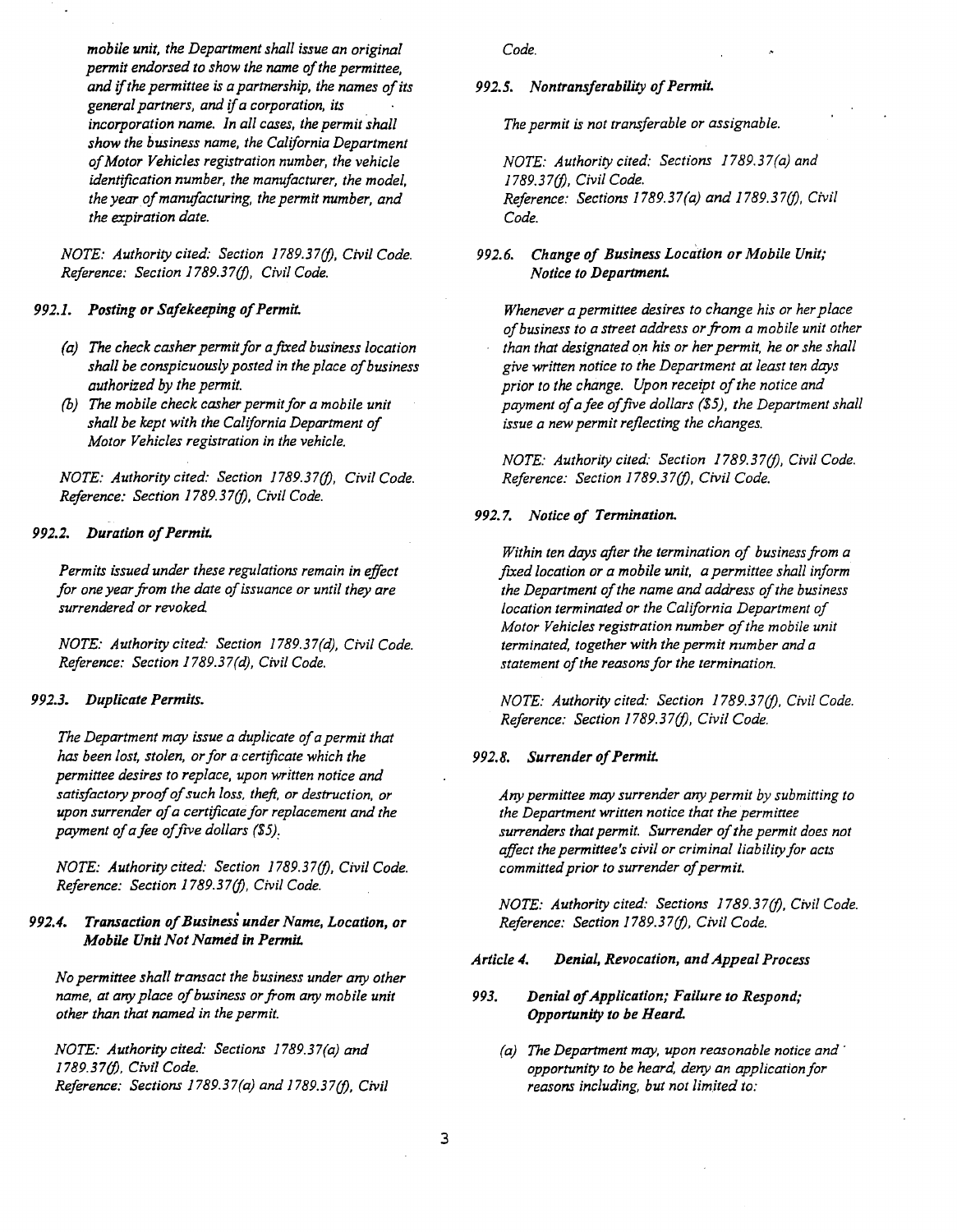- (1) *A false statement ofa materialfact has been made in the application.*
- *(2)* The applicant violates any provisions of the *Check Cashers Law or regulations.*
- *(3) The'applicant or any partner, co-owner spouse, officer, or person owning or controlling, directly or indirectly, 10 percent or more of the outstanding interests or equity securities ofthe applicant's corporation has been convicted ofa felony described in Civil Code Section 1789.37(e).*
- *(b)*  The *application shall be considered withdrawn*  within the meaning of this section if the applicant fails to respond to a written notification of a deficiency in such application within 90 days of the date of the notification.
- *(e) When an application is denied, the Department shall provide the applicant with a notice which specify all*  causes which the denial of application is based.
- *(d) When an application is denied, the applicant may file, within 30 days from the date of the notice of denial, a written request for reconsideration by an Administrative Hearing Officer. Such request may include any and all evidence and legal arguments which applicant feels is relevant to a reconsideration ofthe application. The Department shall provide the applicant with a written notice ofits final decision*  within 60 days of the time the request for *reconsideration is received.*

*NOTE: Authoritycited: Sections 1789.37(b), 1789.37(e), and 1789.37(1). Civil Code. Reference: Sections 1789.37(b), 1789.37(e), and 1789.37(1). Civil Code.* 

#### 993.1. Revocation of Permit; Reasons.

- *(a) The Department may, upon reasonable notice and opportunity to be heard, suspend or revoke any*  permit issued pursuant to this division. Reasons for revocation of permit include, but are not limited to:
	- (I) *The permittee or any partner, co-owner spouse, officer, or person owning or controlling. directly or indirectly, 10 percent or more of the outstanding interests* or *equity securities ofthe permittee's corporation is convicted of a felony described in Civil Code Section 1789.37(e).*
	- *(2) Any fact or condition exists which, if it had* existed at the time of the original application for *such permit, reasonably would have warranted the Department in refusing originally to issue such permit.*
	- *(3) The permittee violates any provisions of the Check Cashers Law* or *regulations.*

*NOTE: Authoritycited: Sections 1789.37(b), 1789.37(e), and 1789.37(j), Civil Code.* 

*Reference: Sections 1789.37(b), 1789.37(e). and 1789.37(j), Civil Code.* 

# 993.2. Notice of Revocation or Notice of Denial of *RenewaL*

- *(a)* The Department shall provide the permittee with a *Notice of Intent to Revoke or Notice of Denial of Renewal which shall specify all causes on which the*  revocation or denial of renewal is based.
- *(b) A permittee who has been served with a Notice of Intent to Revoke or Notice to Deny a Renewal may file, within 30 days from the date a/the notice. a written answer to the notice, which answer shall be deemed a denial ofall the allegations in the notice not expressly admitted.*
- *(c) A permittee may request a hearing in his or her answer to the notice* or *no later than 30 days from the date of Notice of Revocation or Notice of Denial ojRenewal.* If*a hearing* is *requested, the Department shall take no revocation action until completion ofhearing proceedings pursuant to*  Section 993.4 of these regulations.
- *(d) Failure to make a written request for a hearing within the time period specijfed in subdivision (b)*  constitutes a waiver of the right to a hearing.
- *(e)*  If*the perm ittee fails to answer within the time specified in subdivision (b) or. after answer. withdraws his appeal. the action taken by the Department shall be final.*

*NOTE: Authority cited: Section 1789.37(1). Civil Code. Reference: Section 1789.37(1). Civil Code.* 

#### 993.3. Reapplying After Denial or Revocation of Permit.

*An applicant whose permit was denied* or *revoked may reapply at such time as he or she can provide satisfactory proofthat the reason(s) for denial or revocation is no longer valid* or *has been corrected* 

*NOTE: Authority cited: Sections 1789.37(e) and 1789.37(1), Civil Code. Reference: Sections 1789.37(e) and 1789.37(1). Civil Code.* 

# *993.4. Administrative Hearing.*

- *(a)*  If*a hearing is requested by the permittee, a hearing shall be held within 30 days unless time is waived by the permittee. The hearing shall be conducted by the Department's Administrative Hearing Officer. The hearing officer shall not have participated in the decision to grant. deny,* or *revoke the permit that is*  the subject of a hearing before him or her.
- *(b) The permittee shall be given the opportunity to be heard and to be represented by counsel during any*